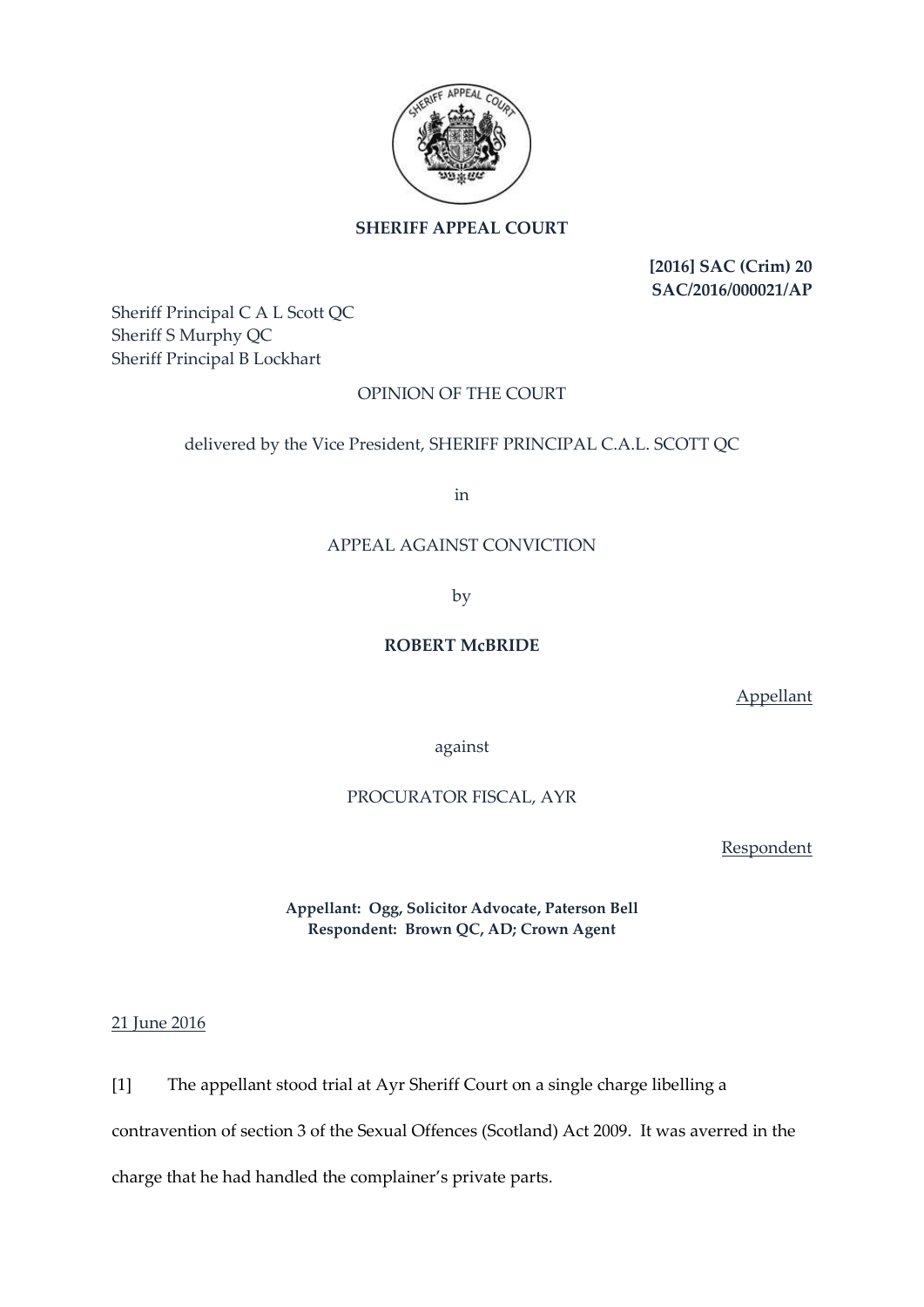[2] The complainer spoke to the libel when she gave evidence. The sheriff found her to be a credible and reliable witness.

[3] There was also evidence of:

- (a) the appellant having apologised to the complainer;
- (b) the complainer being seen to be upset after the incident;
- (c) the appellant having been observed putting an arm round the complainer's shoulder;
- (d) text messages between the complainer and the witness LK in the early hours of the morning after the incident from which the sheriff inferred "that something untoward had happened to" the complainer.

[4] The appellant testified at trial that the only physical contact between himself and the complainer involved him putting his arm around her neck and shoulder. He accepted that he had apologised to the complainer but explained that he had done so in the context of expressing sympathy for the complainer's grandmother who was ill at the time. The appellant denied touching the complainer's private parts.

[5] Whilst the sheriff records that she did not accept the appellant's version of events, this appeal raises the question as to whether the Crown, at trial, had established a sufficiency of evidence against the appellant.

[6] Ms Ogg, for the appellant, submitted that the only evidence of a sexual assault of the nature libelled came from the complainer herself. Ms Ogg stressed that there had to be corroboration of a sexual assault. Nothing less than that would suffice for the purposes of sufficiency.

[7] In analysing the significance of the evidence apart from the complainer's testimony, Ms Ogg contended that none of it provided corroboration of the libel. The evidence of

2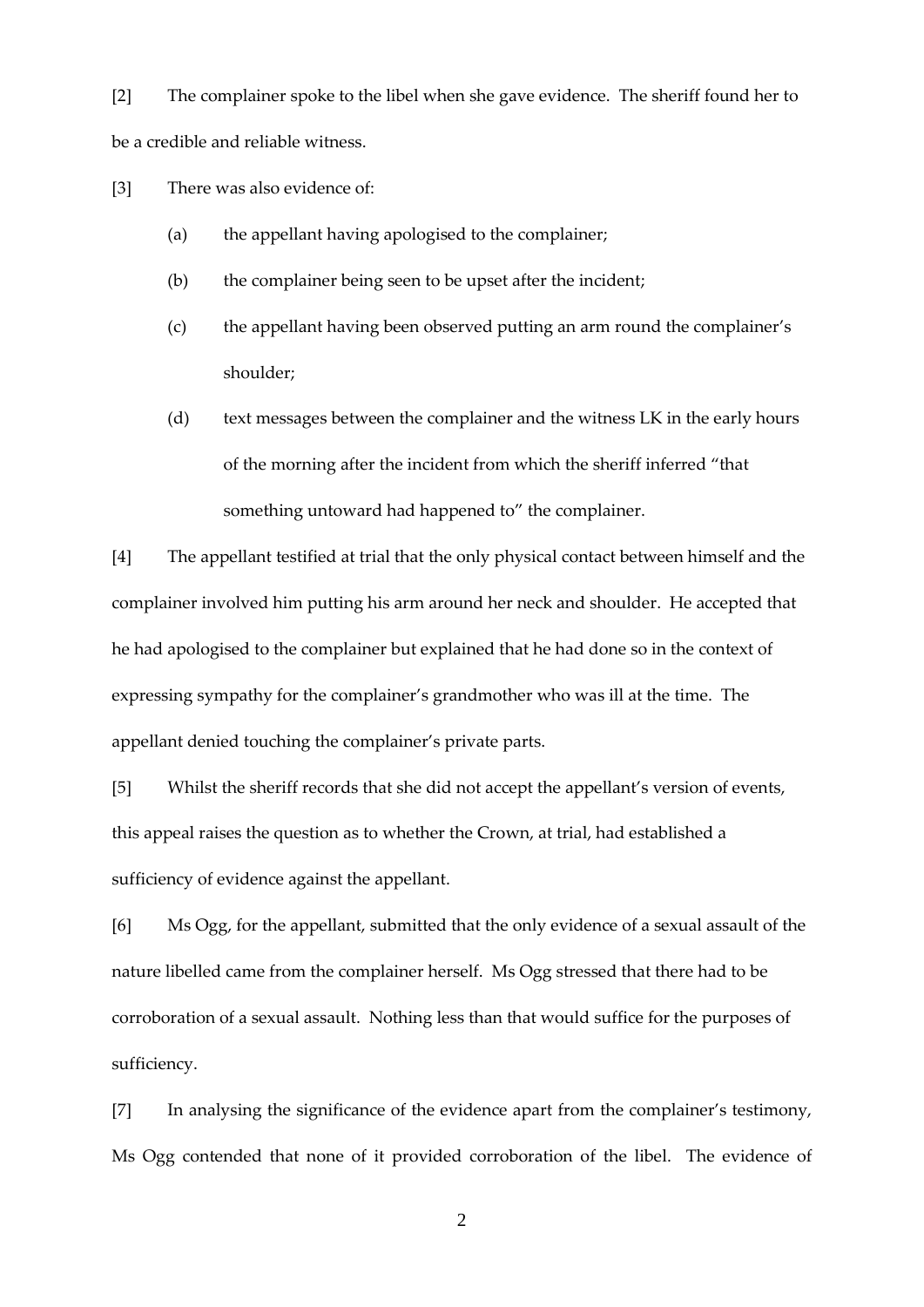distress could only amount to the occurrence of some sort of distressing event affecting the complainer in circumstances involving a lack of consent. The appellant's apology was of no moment and the text messages emanated from the same, single source, viz. the complainer.

[8] The advocate depute maintained that there was a sufficiency of evidence upon which the sheriff had been entitled to convict the appellant. He sought to rely upon the evidence of the witness LK. The advocate depute submitted that her evidence of physical contact between the complainer and the appellant, taken along with the complainer's distress, was apt to afford corroboration of the complainer's account involving a sexual assault. The advocate depute urged the court to uphold the conviction.

[9] In our view, the difficulty arising from the Crown's reliance upon the evidence of the witness LK is that the physical contact spoken to by that witness was a discrete form of physical contact from that which the Crown set out to prove under reference to the libel.

[10] As Ms Ogg submitted, the appellant had not been charged with a common law assault. Had that been so, the Crown case might have benefited from a degree of latitude. However, with a statutory libel, there was no latitude as far as the *actus reus* was concerned. There had to be corroborated evidence of an assault which was sexual in nature.

[11] The difficulty we identify involves, on the one hand, the Crown founding upon LK's testimony as corroboration of the sexual assault libelled and, on the other, the Crown's acceptance of the fact that the actual conduct specified by LK in her evidence amounted to nothing more than "an arm around the complainer's shoulder". It seems to us that it is not open to the Crown to "ride both these horses" in an attempt to establish corroboration for a sexual assault upon the complainer.

[12] Accordingly, we have reached the conclusion that the evidence in this case was insufficient to support a conviction. There was no corroboration of the complainer's account

3